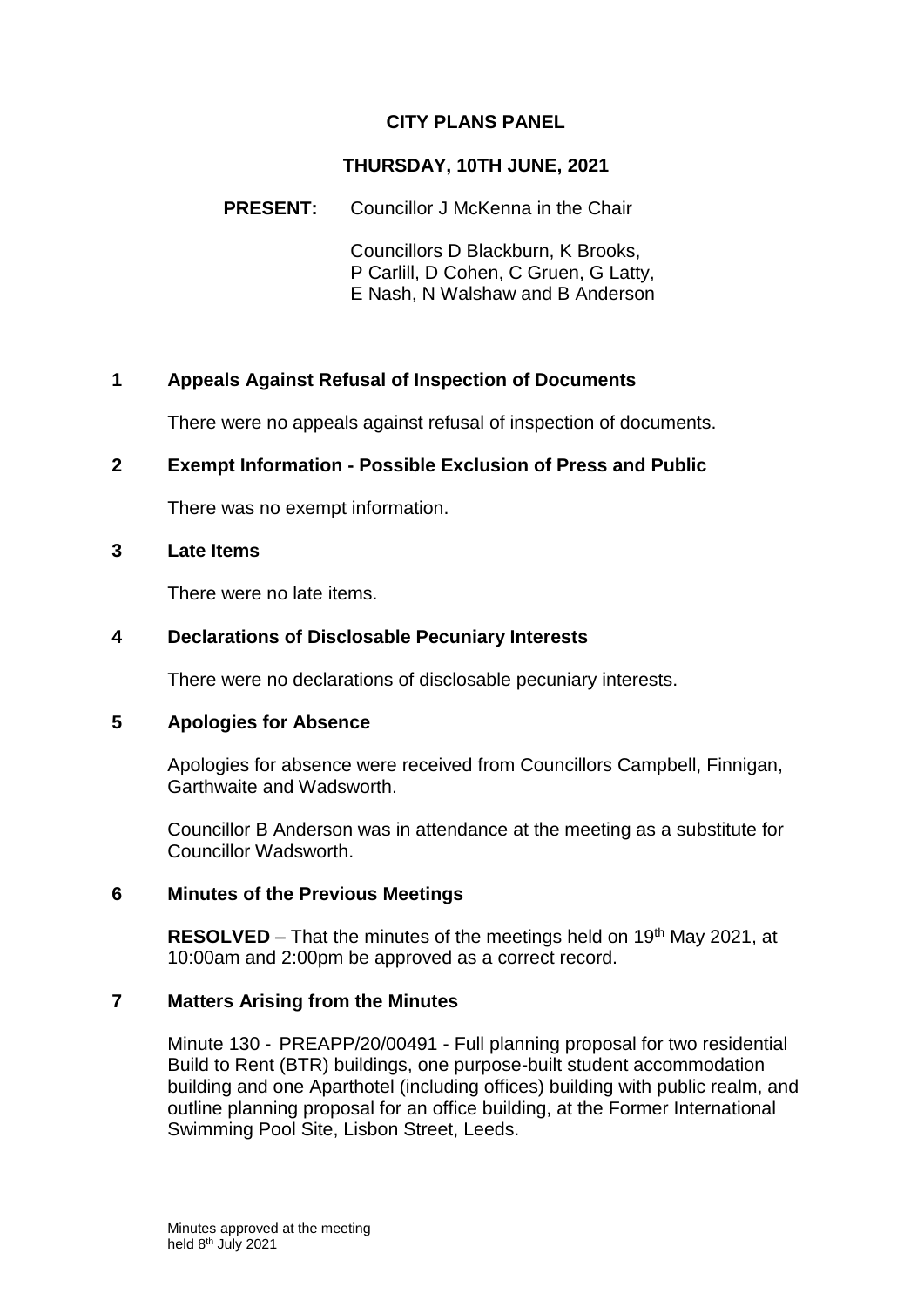Cllr Nash raised a concern in relation to the proposed type of tree, a birch was the wrong type of tree for that location. She suggested that aspens would be better suited to that location.

It was noted that as Cllr Nash had not been at the meeting where this application had been discussed, it had been suggested by Panel Members at the meeting, that consideration of species of trees for this development should be in liaison with Cllr Nash.

**8 Application No.20/06989/RM - Reserved matters application for appearance, scale and landscaping for Phase 3 development of Blocks B and C for 331 build to rent units and ancillary accommodation together with Class A1 and A3 use and the provision of public realm areas with the Phase 3 area pursuant to Outline Planning Permission 14/06534/OT - Quarry Hill St Peters Street Leeds LS2 7UP**

The Chief Planning Officer presented a report on a reserved matters application for appearance, scale and landscaping for phase 3 development of Blocks B and C for 331 build to rent units and ancillary accommodation together with Class A1 and A3 use and the provision of public realm areas with the phase 3 area pursuant to Outline Planning Permission 14/06534/OT - Quarry Hill St Peters Street Leeds LS2 7UP.

Site photographs and plans were displayed and referred to throughout the discussion of the application.

The Planning Officer provided the Panel with the following information:

- This is part of the larger Quarry Hill (SoYo) development which is the area of land which links Playhouse Square in the West, to Quarry House in the East
- The proposal was for 331 Build to Rent apartments arranged in two inverted C format blocks. Block B would be seven stories located as the eastern most of the two blocks, with Block C part thirteen storey, part twelve storey and part eight storey located thirteen metres due west of Block B, with public realm in the middle of the development.
- Blocks E and F are currently in construction and block A (the multistorey car park) has been granted reserved matters consent
- The site has vehicular access from the A64 York Road/Inner Ring Road to the north and from York Street to the south
- To the west is Leeds Playhouse, to the south is Leeds College of Music with its associated student residential tower and the Northern Ballet **Headquarters**
- Pedestrian access is gained from the west using the pedestrian steps and ramp to Eastgate Roundabout which is outside the application site. There is also a pedestrian bridge across the A64 to Mabgate which is accessed from the north eastern corner of Quarry Hill
- The proposal is that both buildings are to be faced predominantly in brickwork cladding material sat atop a colonnade level at ground floors formed of a lighter architectural block stone cladding. Block B would have a larger quantity of rain screen aluminium cladding in bronze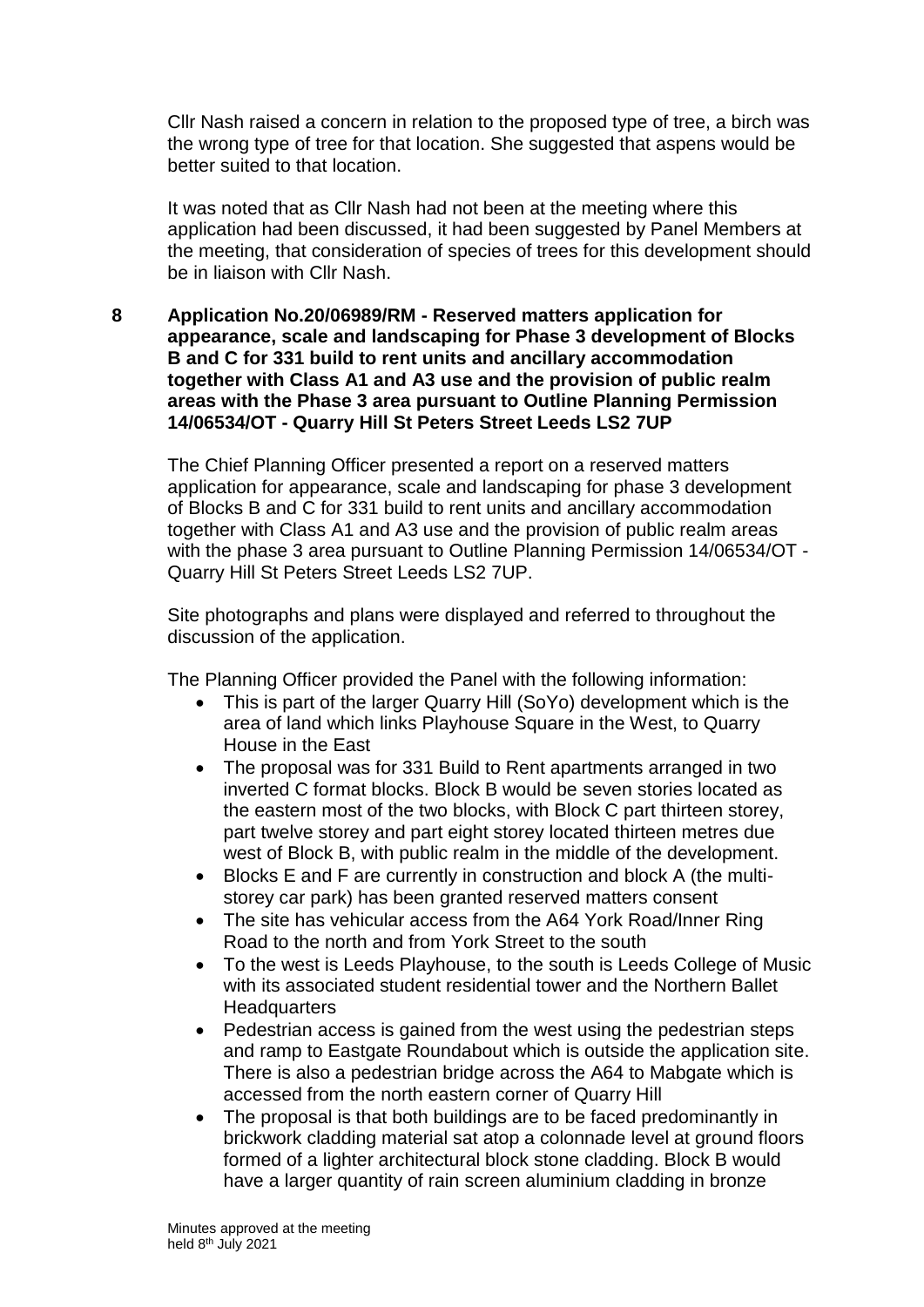tones to the eastern elevation with the predominant facing material to other elevations in brick. Block C includes soldier coursing banding that frames the elevation with this replicated within the aluminium rain screen as a lighter colour panel. Windows throughout both blocks are proposed of bronze tone framework with the exception of the higher levels on Block C where chrome tones were proposed

- The application proposed undercroft car parking cycle stores and bin stores for each block
- The ground floor colonnade would be integral with the public realm area
- The development proposes a mix of units including studios, 1 bed, 2 bed and 3 bed apartments. It was noted that all apartments meet with the required national space standards
- The application proposes a planted buffer for the lower ground floor close to habitable and public realm areas. Soft and hard landscaping with vertical planting to 'green up' blocks of wall. It was noted that the species of plants were unknown at present, and this would form part of the condition for landscaping and maintenance
- Comments had been received from Leeds Civic Trust which were set out at paragraph 9.11 of the submitted report, but no objections had been received.

Responding to questions from Members the Panel were informed of the following points:

- There is no proposed change to the arrangements to control the management and pricing of the multi-storey car park which is controlled through the outline consent. However, the developers were of the view that it was not economically viable at this present time to deliver the multi-storey car park whilst there was available funding and market demand to deliver the residential development on phase 3. It was noted within the report that there was alternative available parking in the area.
- Although St Peters Street and St Cecilia Street would be the routes used for delivery vehicles and car access, pedestrians and cyclists would also be able to use the proposed public realm through the site. It was considered that cyclists would be able to use the public realm with no adverse impact on pedestrians
- The Council's Design Consultant eased concerns in relation to the extent and appearance of the cladding to the eastern elevation of block B, explaining that this was not a principle elevation with limited street views as it faced Quarry House
- In relation to affordable housing it was noted that this phase was proposed as general market housing with the affordable housing to be delivered through a housing association at the level required by policy at the time of the outline application. The reserved matters submission now seeks to provide the residential accommodation as a build to rent development with the affordable housing to be provided at discounted market rents as allowed for by the council's updated affordable housing policies which now reflect this model of delivery. In this case the applicant had submitted a viability assessment to